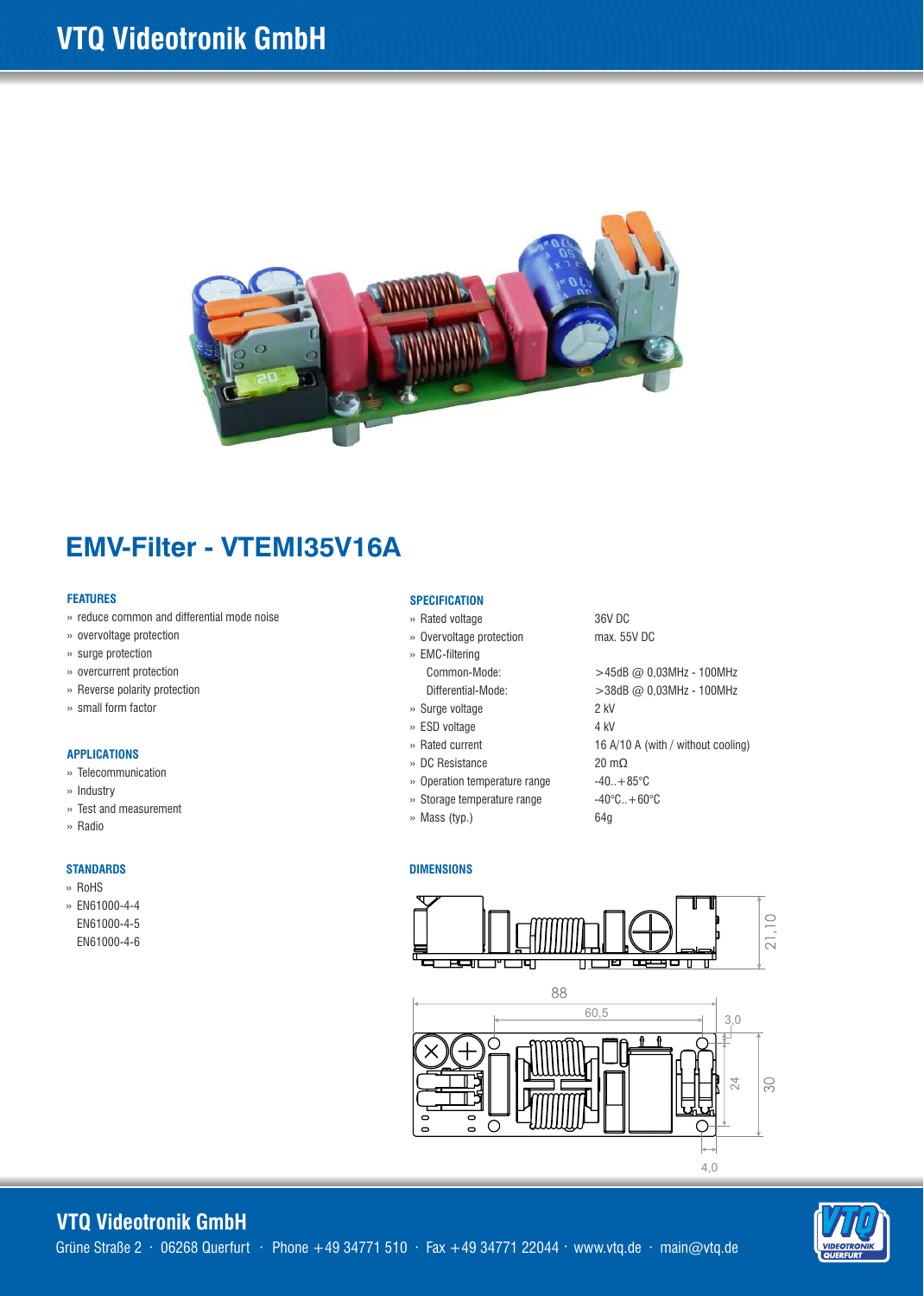#### **EQUIVALENT CIRCUIT**



#### **COMMON - MODE - FILTERING**



#### **TEMPERATURE DERATING CURVE**



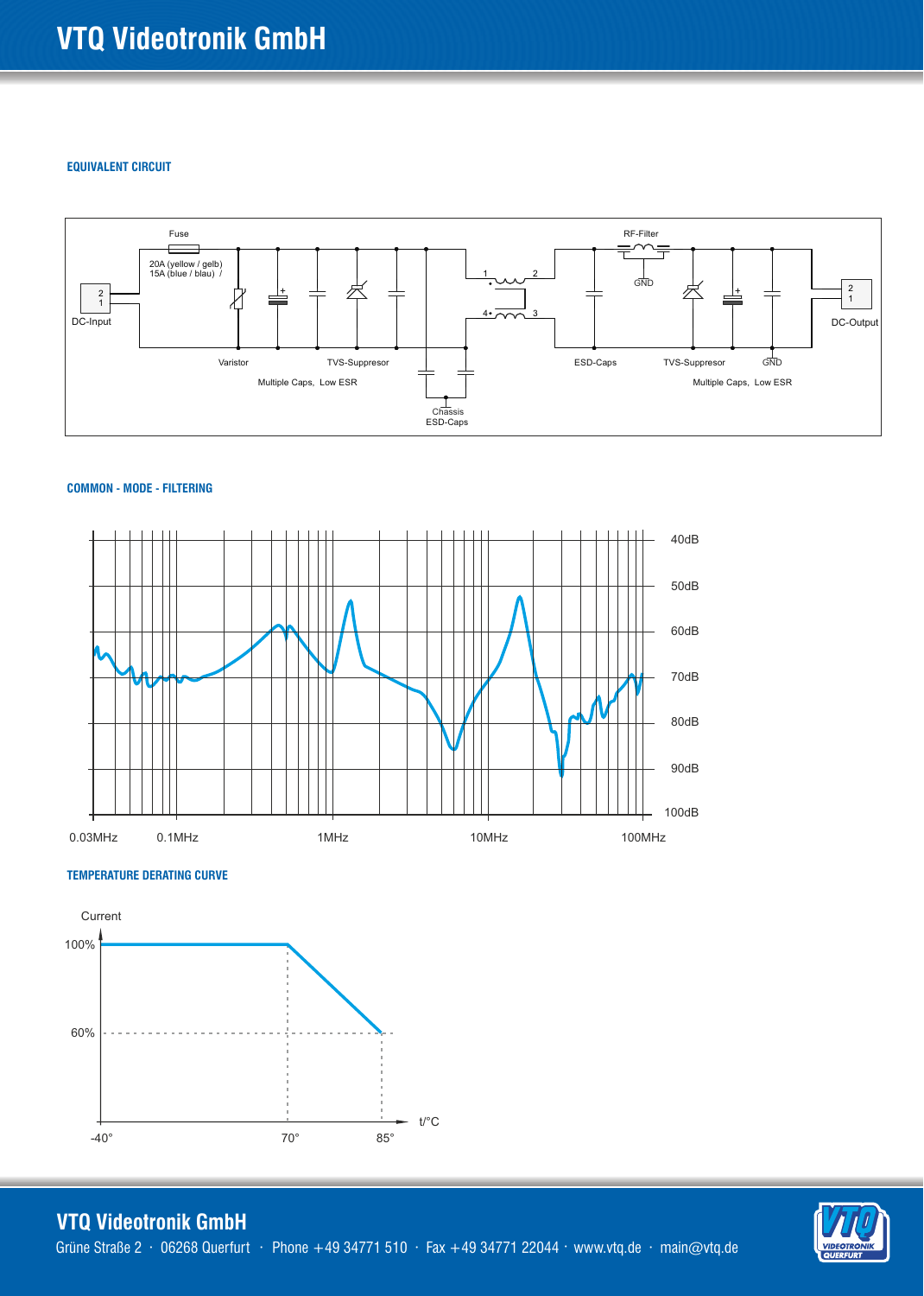

# **EMV-Filter - VTEMI35V06A**

#### **FEATURES**

- » reduce common and differential mode noise
- » overvoltage protection
- » surge protection
- » overcurrent protection
- » Reverse polarity protection
- » small form factor

#### **APPLICATIONS**

- » Telecommunication
- » Industry
- » Test and measurement
- » Radio

#### **STANDARDS**

- » RoHS
- » EN61000-4-4 EN61000-4-5 EN61000-4-6

#### **SPECIFICATION**

- » Rated voltage
- » Overvoltage protection » EMC-filtering
	- Common-Mode: Differential-Mode:
- » Surge voltage
- » ESD voltage
- » Rated current
- » DC Resistance
- » Operation temperature range
- » Storage temperature range
- » Mass (typ.)

36V DC max. 55V DC

>45dB @ 0,03MHz - 100MHz >35dB @ 0,03MHz - 100MHz 2 kV 2 kV 6 A / 4 A (with / without cooling) 45 mΩ  $-40.+85^{\circ}C$  $-40^{\circ}$ C.. $+60^{\circ}$ C 14g

#### **DIMENSIONS**





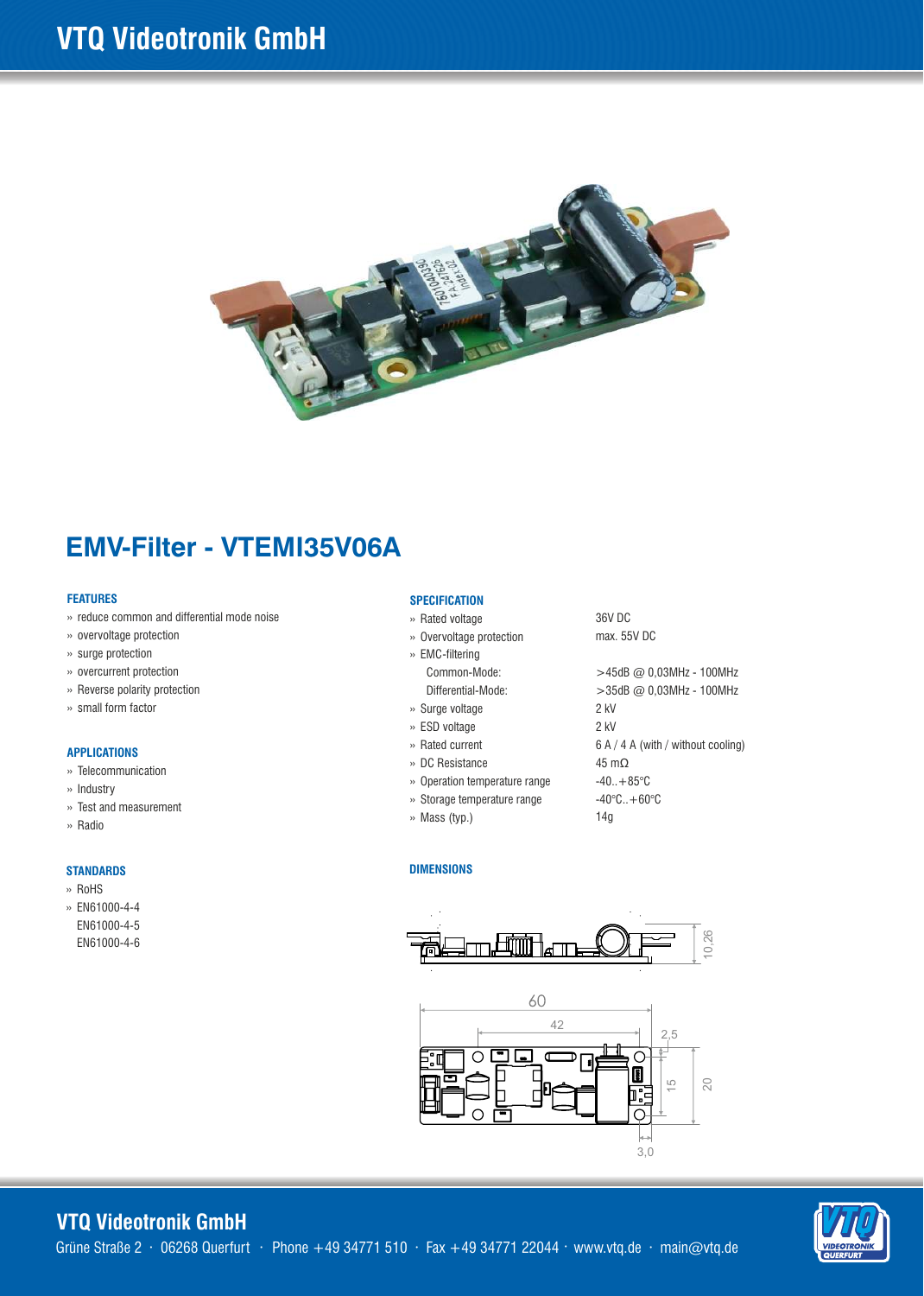#### **EQUIVALENT CIRCUIT**



#### **COMMON - MODE - FILTERING**



### **TEMPERATURE DERATING CURVE**